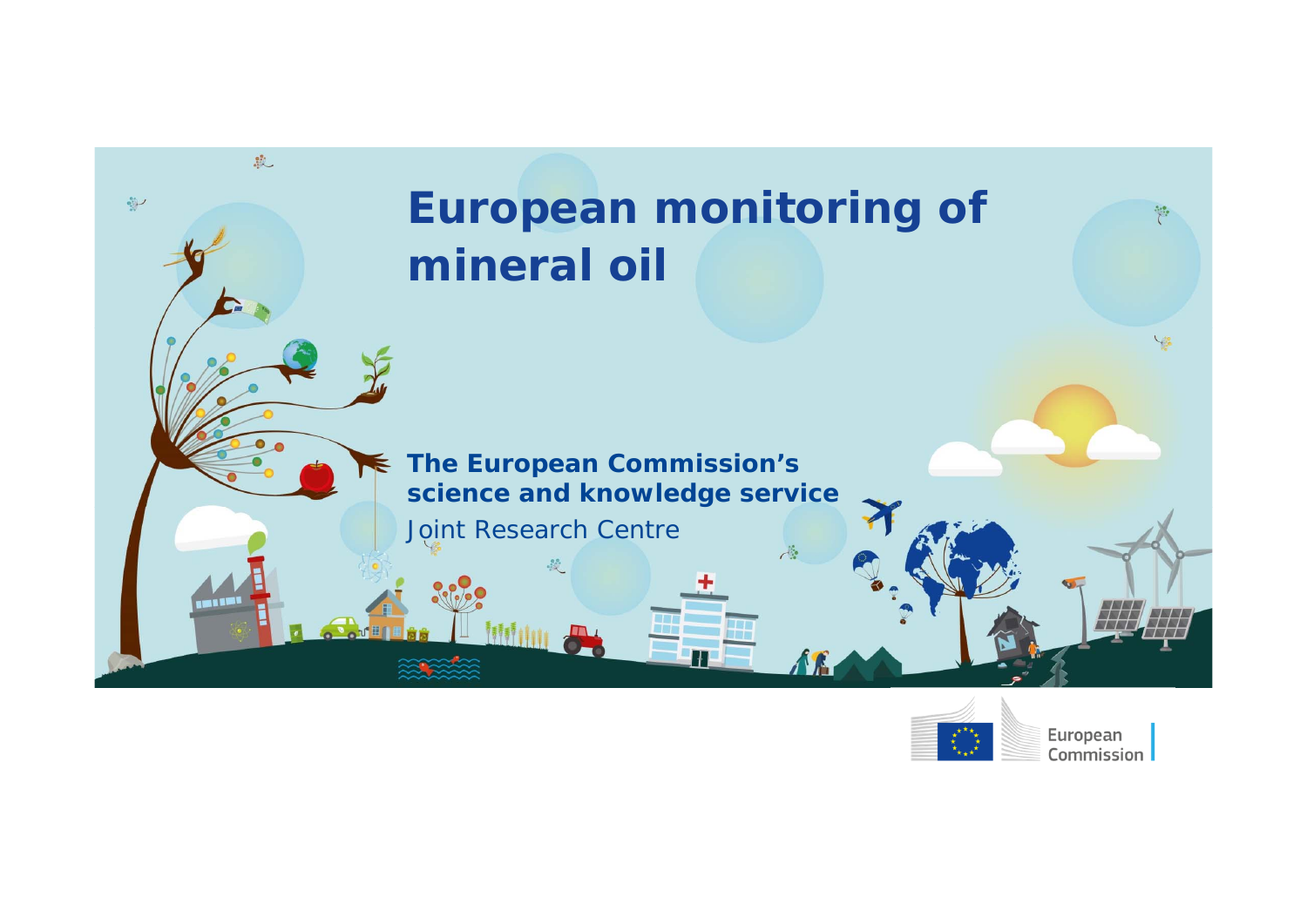#### **The European Commission's science and knowledge service**

Joint Research Centre

# **European monitoring of mineral oil**

**Eddo Hoekstra**

*7th of November 2017*

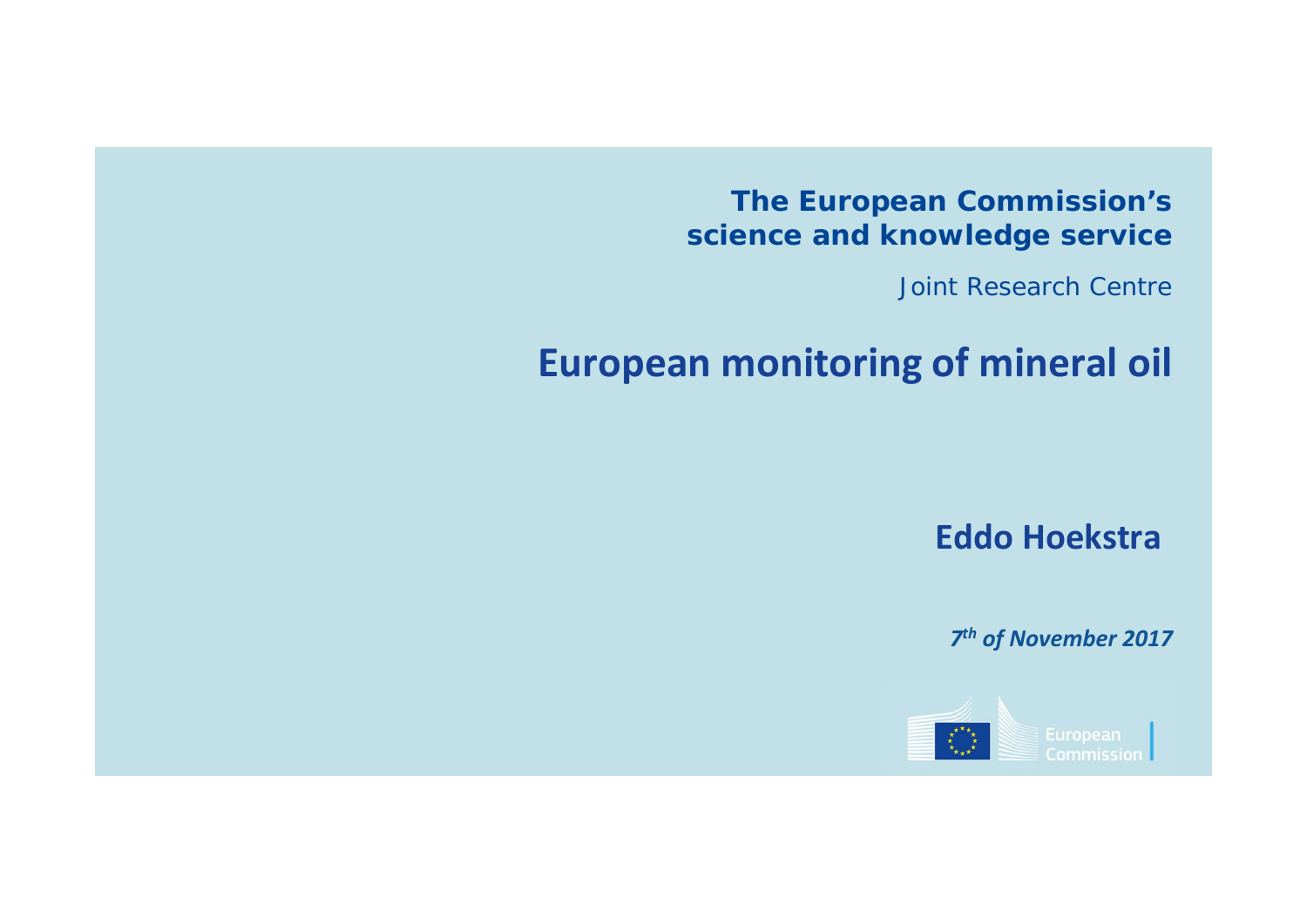## **Background mineral oil hydrocarbons (MOH)**

**Potential risk – EFSA (2012)**

- **MOH are present in food from various sources – in unknown amounts**
- **Some MOH's are carcinogenic**
- **Some can cause other effects**

#### **The actual occurrence is not clear**

- **sources, amounts, exposure**
- **relative occurrence of specific groups**

**No clear RM approach difficult to justify burden, action levels, etc. Monitoring Recommendation**

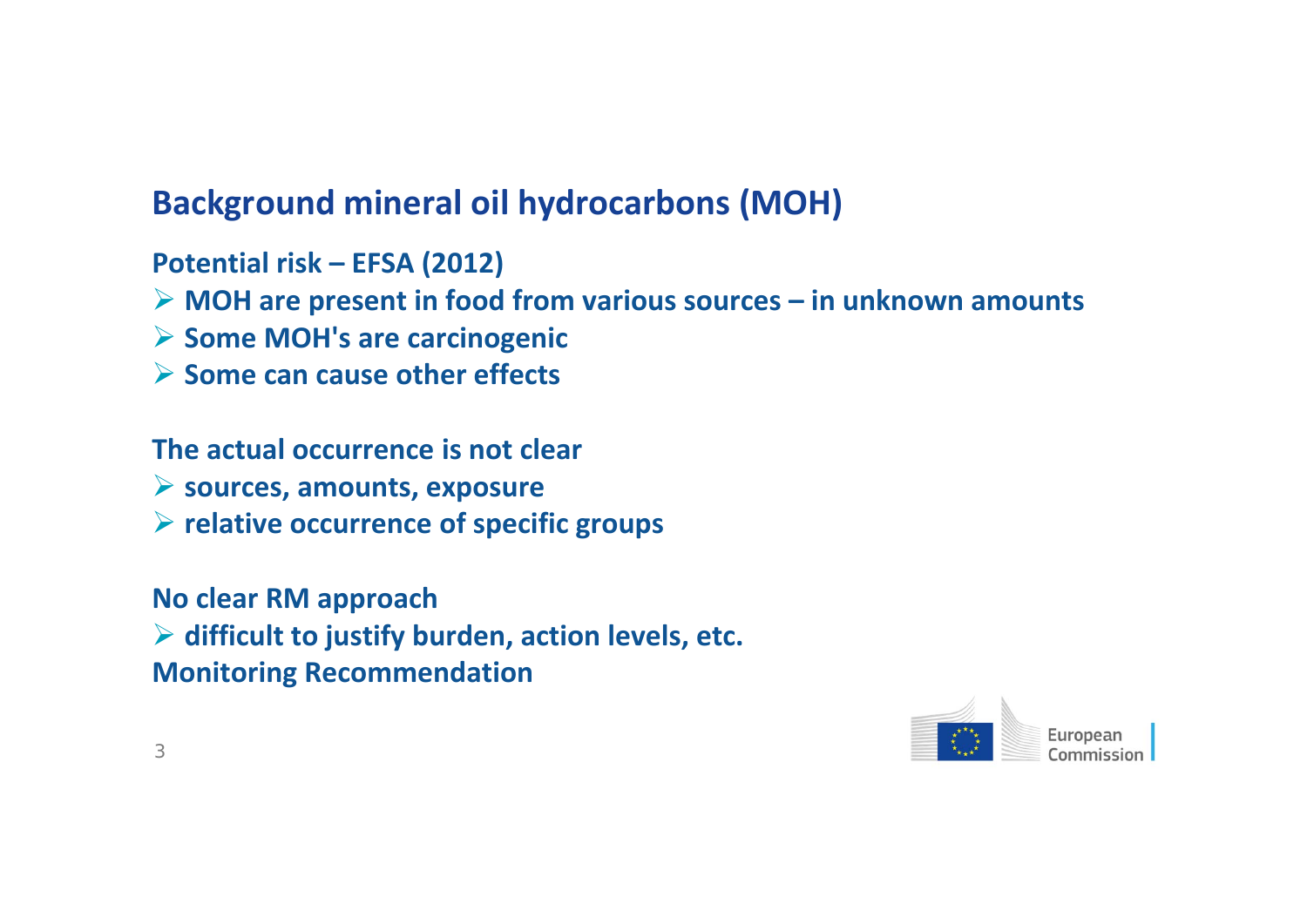### **Guidelines – work of Task Force**

- **Members are appointed by MSs: NRL, OCL**
- **Guidelines**
	- **Set definition of MOH, MOSH, MOAH, POSH**
	- **List of authorised MOH food additives and processing aids**
	- **Collection of chromatograms of MOH sources**
- **Getting an overview of MSs' planned monitoring activities**
- **Develop training for official control laboratories (OCL)**
- **Develop reference materials for proficiency test**



**Sampling**

**Reporting**

**Analysis**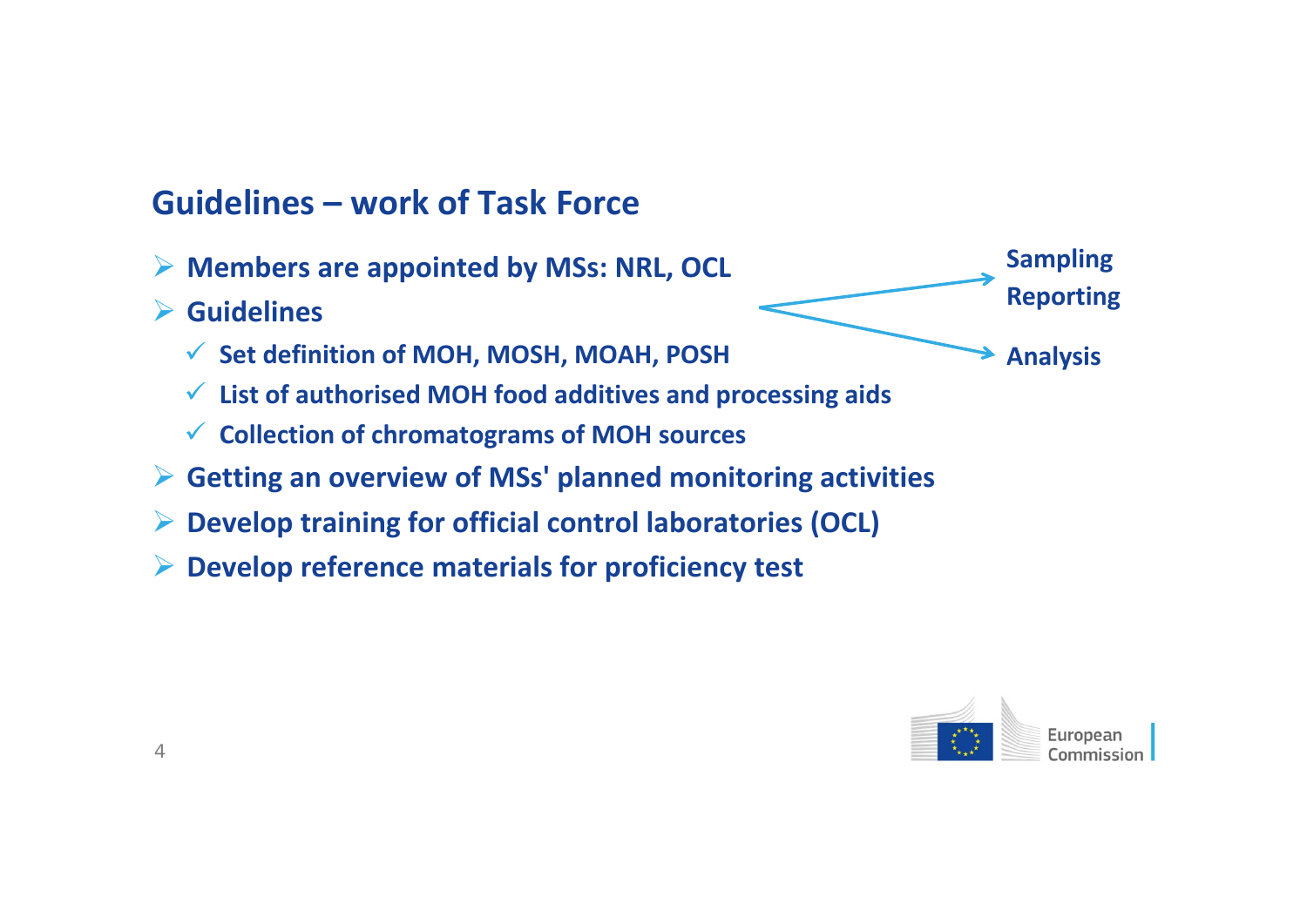## **Recommendation (EU) 2017/84**

- **Member States should monitor the presence of MOH in food and FCM during 2017‐ 2018.**
	- **Active involvement of stakeholders**
- **Following guidance of EURL**
	- **to ensure uniform application of this recommendation**
	- **to generate reliable and comparable results**
- **Food sampling in accordance with the provisions laid down in Commission Regulation (EC) No 333/2007**
- **Sampling should include <sup>a</sup> proportionate number of pre‐packaged foods**
	- **focus on commodities that are closer to the end of the minimum date of durability**
- **The samples should be analysed as marketed**

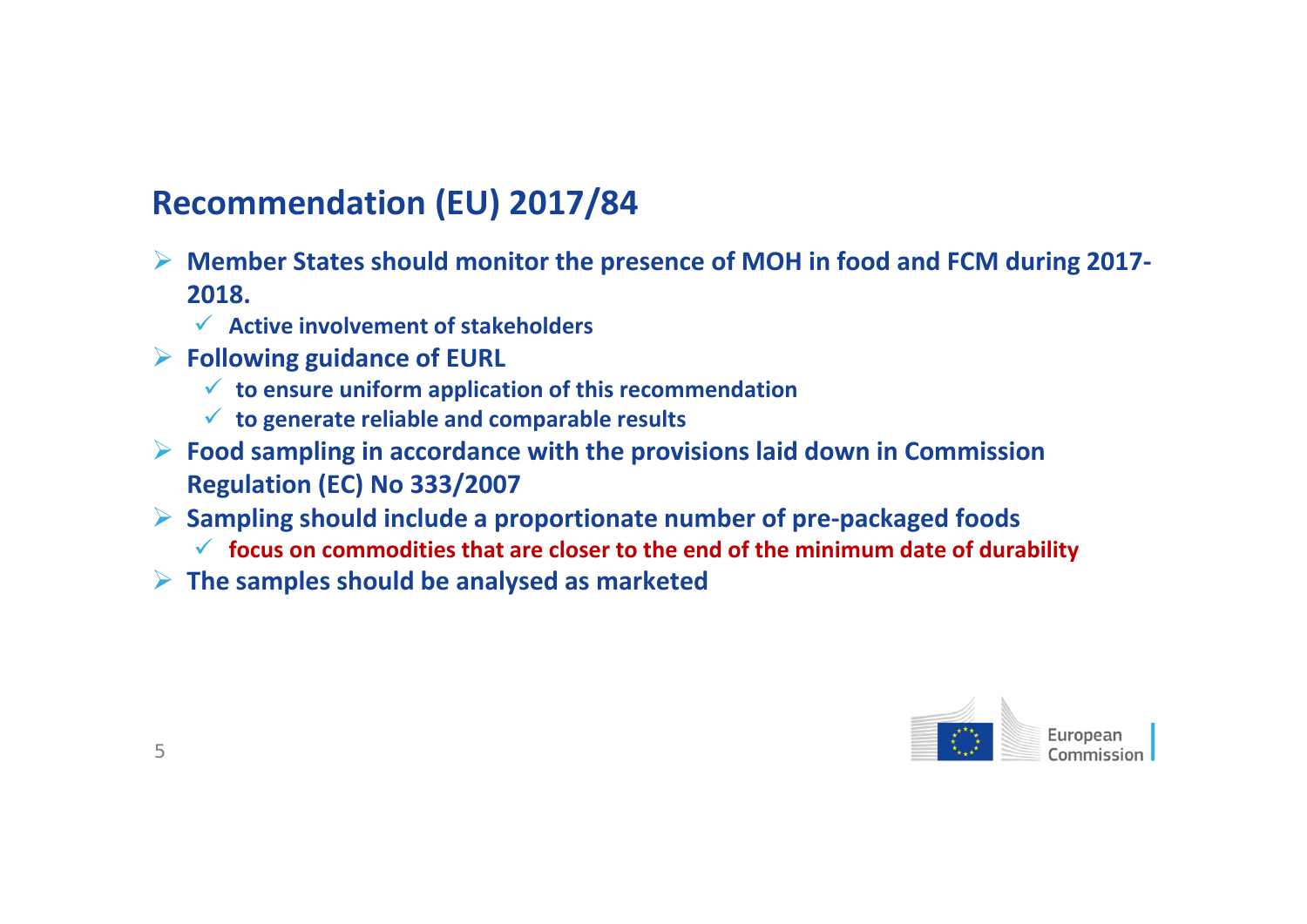## **Recommendation (EU) 2017/84**

#### **Foods covered**

- **animal fat and vegetable oils**
- **bread and rolls, fine bakery ware**
- **breakfast cereals and products derived from cereals**
- **pasta**
- **grains for human consumption**
- **confectionery (including chocolate) and cocoa**
- **fish meat and fish products (canned fish)**
- **sausages**
- **ices and desserts**
- **oilseeds**
- **pulses, e.g. alfalfa, peas, beans, lentils, soybeans, peanuts**
- **tree nuts, e.g. almonds, cashews, chestnuts, hazelnuts, walnuts**

**Possible sources of MOH needs to be investigated**



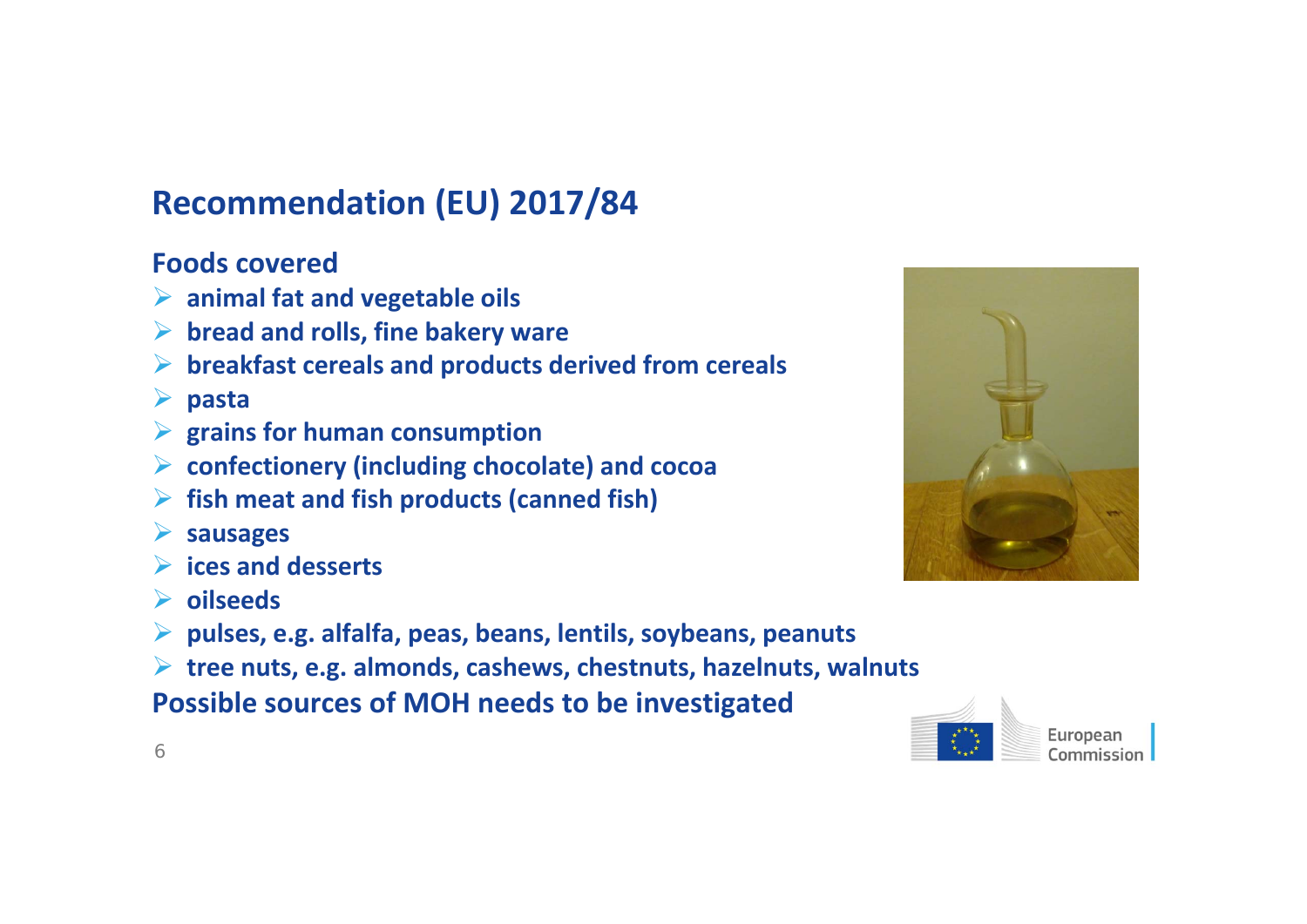## **Recommendation (EU) 2017/84**

#### **Pre‐packed food**

- **MOH should be determined both in the food and in the FCM if relevant**
	- **Particular attention should be paid to the differences between MOSH and MOAH**
- **Sources of MOH related to storage or processing, should be investigated if relevant**
	- **Focus on relatively warm conditions**
- **If MOH detected, collection of data on the FCM**
	- **e.g. type and composition of the packaging material, presence of functional barrier, shelf life of the packaged food**
	- **carry out further investigations in the establishments of the manufacturers, processors and distributors of food contact materials**

#### **Reporting to EFSA**



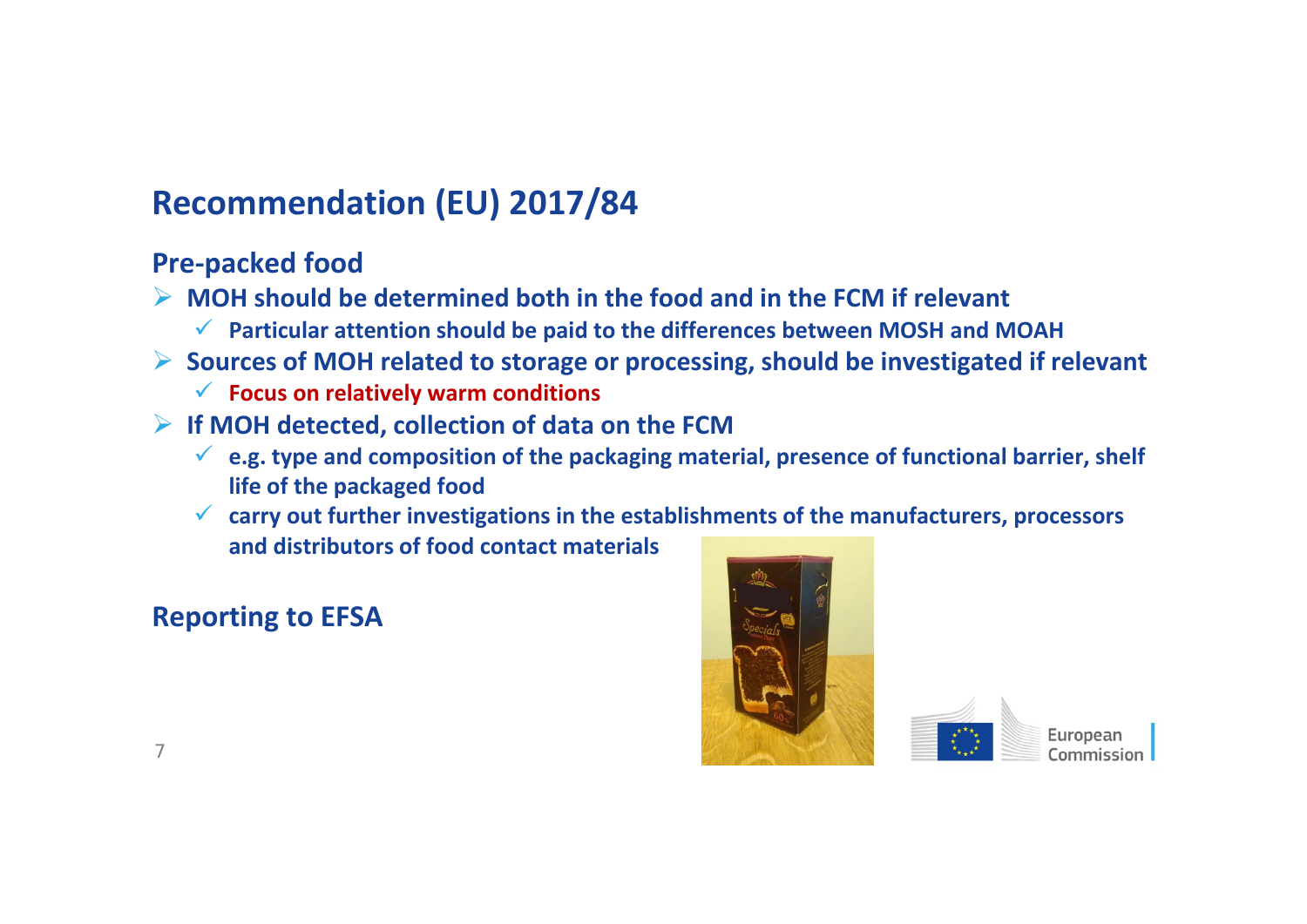#### **Annex part A – Definitions**

- **lot**
	- **an identifiable quantity of food delivered at one time and determined to have common characteristics**
		- $\mathbf{r}$ **Fish: size shall be comparable**
- **sublot**
	- **designated part of <sup>a</sup> large lot in order to apply the sampling method. Each sublot must be physically separated and identifiable**
- **incremental sample**
	- **<sup>a</sup> quantity of material taken from <sup>a</sup> single place in the (sub)lot**
- **aggregate sample**
	- **combined total of all the incremental samples taken from the (sub)lot**
		- **aggregate samples are representative of their (sub)lots**
- **laboratory sample**

П

**<sup>a</sup> sample intended for the laboratory**

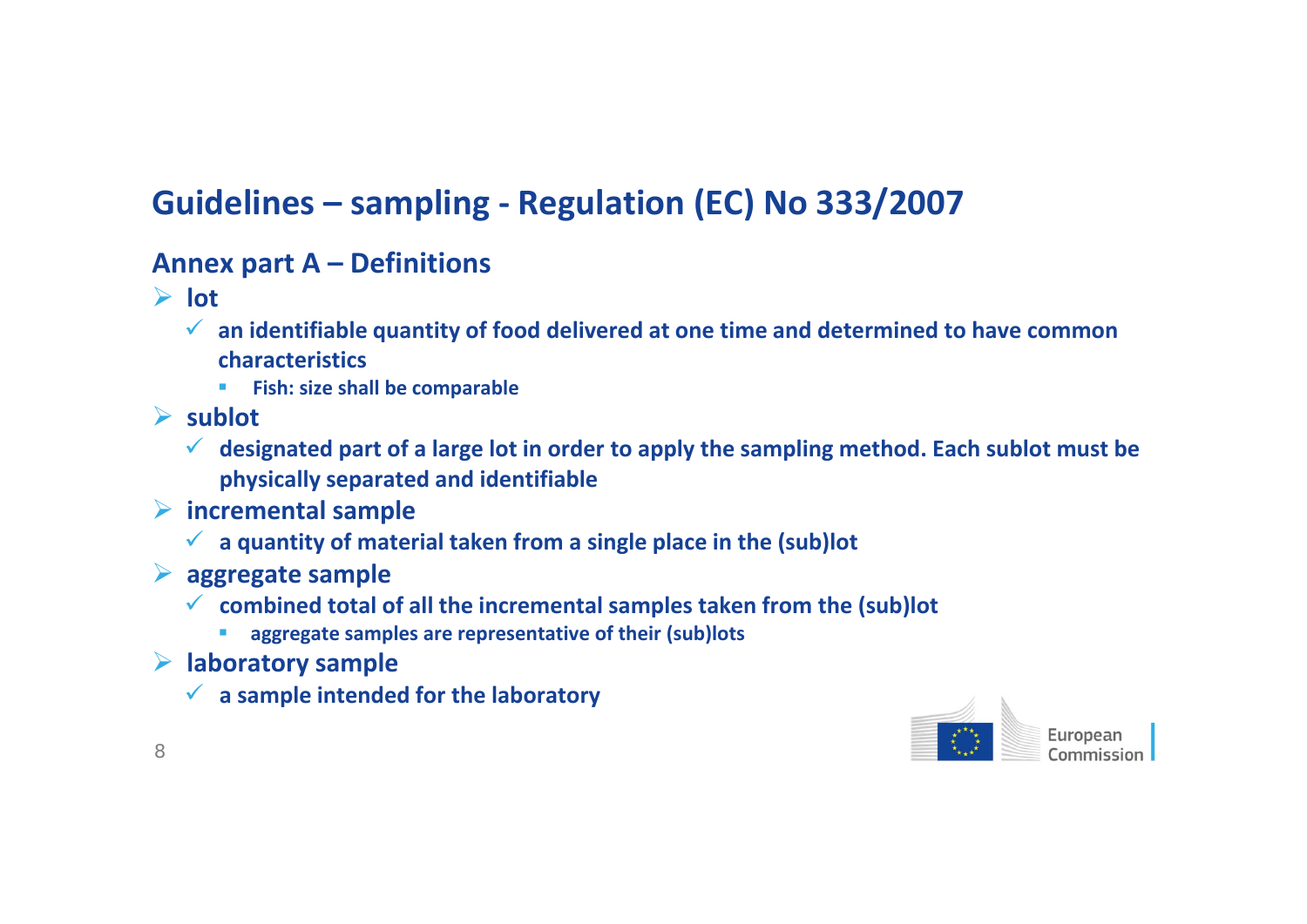- **Sampling shall be performed by an authorised person**
- **Each lot or sublot shall be sampled separately**
	- **Sample of packaging of the same batch without food if possible**
- **Precautions shall be taken to avoid any changes which would affect**
	- **the levels of contaminants**
	- **adversely affect the analytical determination or**
	- **make the aggregate samples unrepresentative**
		- $\mathcal{L}_{\mathcal{A}}$ **e.g. containers, use of hand creams by sampling officer**
- **Incremental samples shall be taken at various places in the lot or sublot**
	- **Deviation from such procedure shall be recorded**

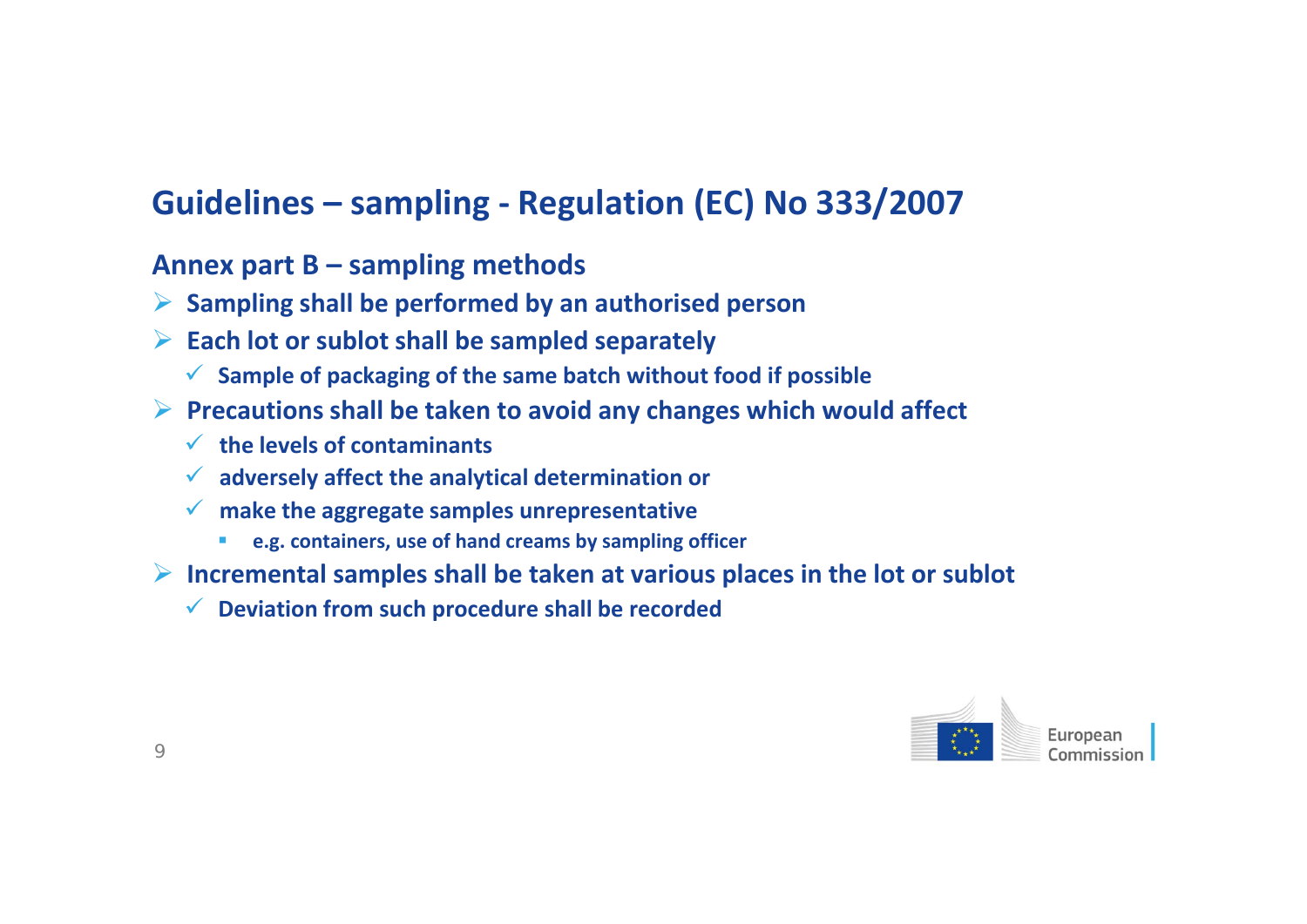- **The aggregate sample shall be made up by combining the incremental samples**
- **Each sample shall be placed in <sup>a</sup> clean, inert container**
	- **Protection against contamination and damage**
	- **No loss of analytes by adsorption to the internal wall of the container**
	- **No change in composition of the sample during transportation or storage**
	- **sample collection tool should be free from mineral oil contamination**

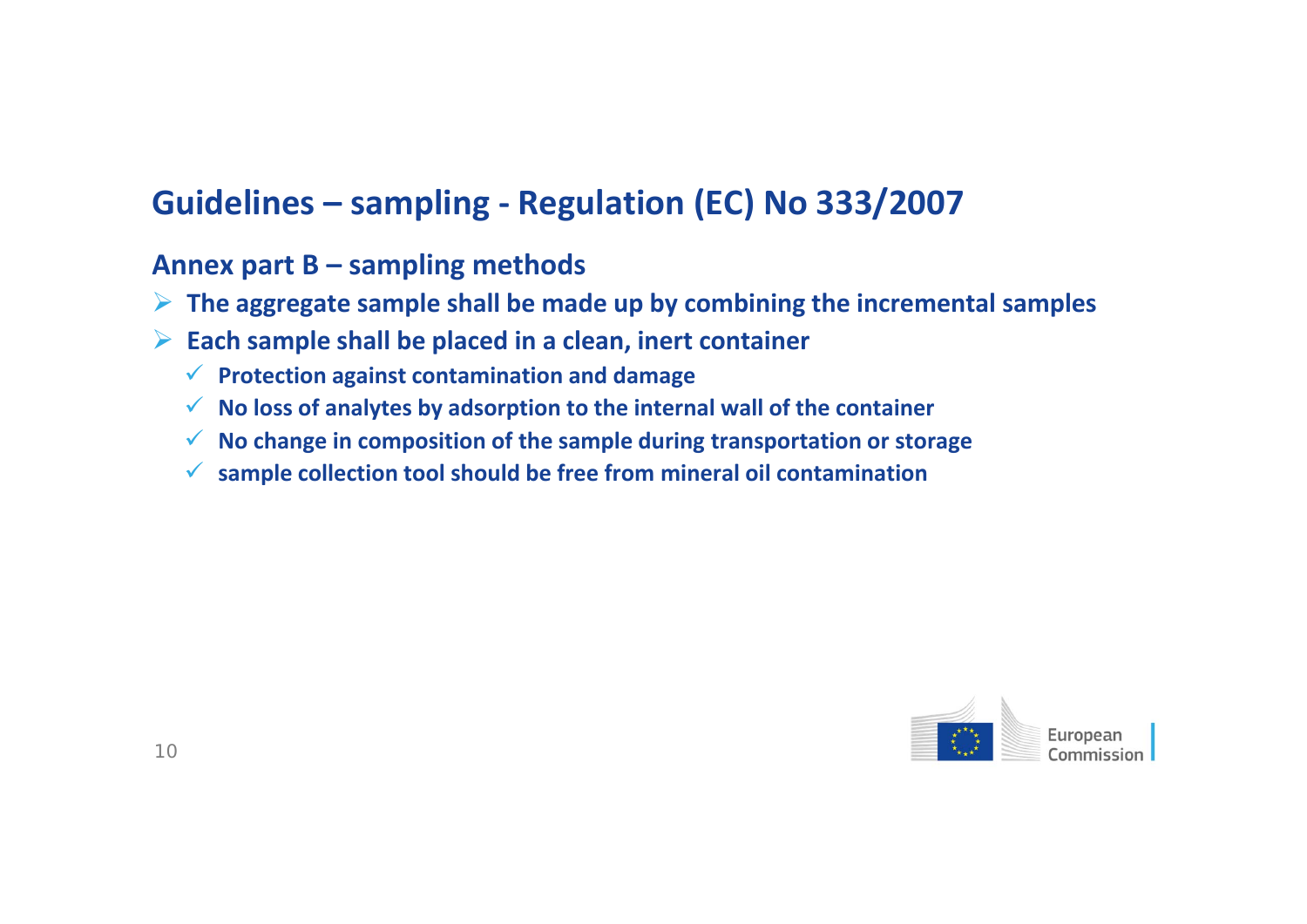- **Each sample shall be placed in <sup>a</sup> clean, inert container**
	- **Food should be sampled in inert containers in respect to mineral oil**
	- **Glass containers are preferred**
		- **Polyolefin sample containers made of e.g. PE and PP may release POSH.**
		- **Metal sample containers may have <sup>a</sup> mineral oil film on their surface**
		- **Paperboard boxes are not suitable even as secondary packaging**
	- **Cleanliness container needs to be checked for each new batch**
	- **After sampling close with PTFE layered lid or glass stopper**
	- **If not available cover glass container first with Al foil before closing with its cap**
	- **Al foil needs also be checked for residual mineral oil**
	- **Packaged food or FCM should be wrapped in aluminium foil at the point of sampling**



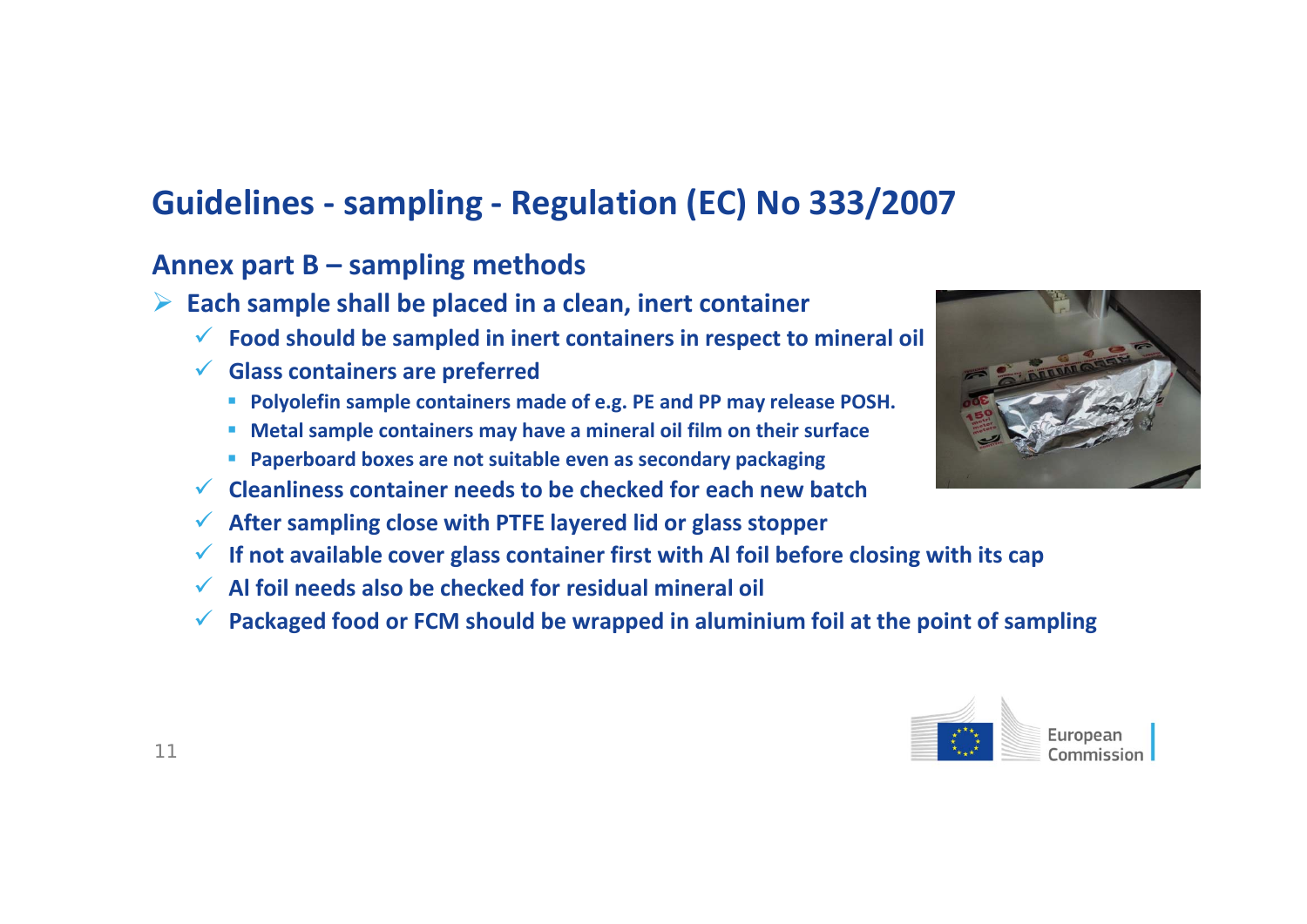- **Each sample shall be sealed at the place of sampling and identified**
	- **A record shall be kept of each sampling**
	- **Identification of sample**
	- **the date and place of sampling**
	- **Do not use tape or adhesives (paper/plastic labels) to fix the Al foil that covers the prepacked food**
	- **The sample number should be written on the aluminium foil by <sup>a</sup> marker**



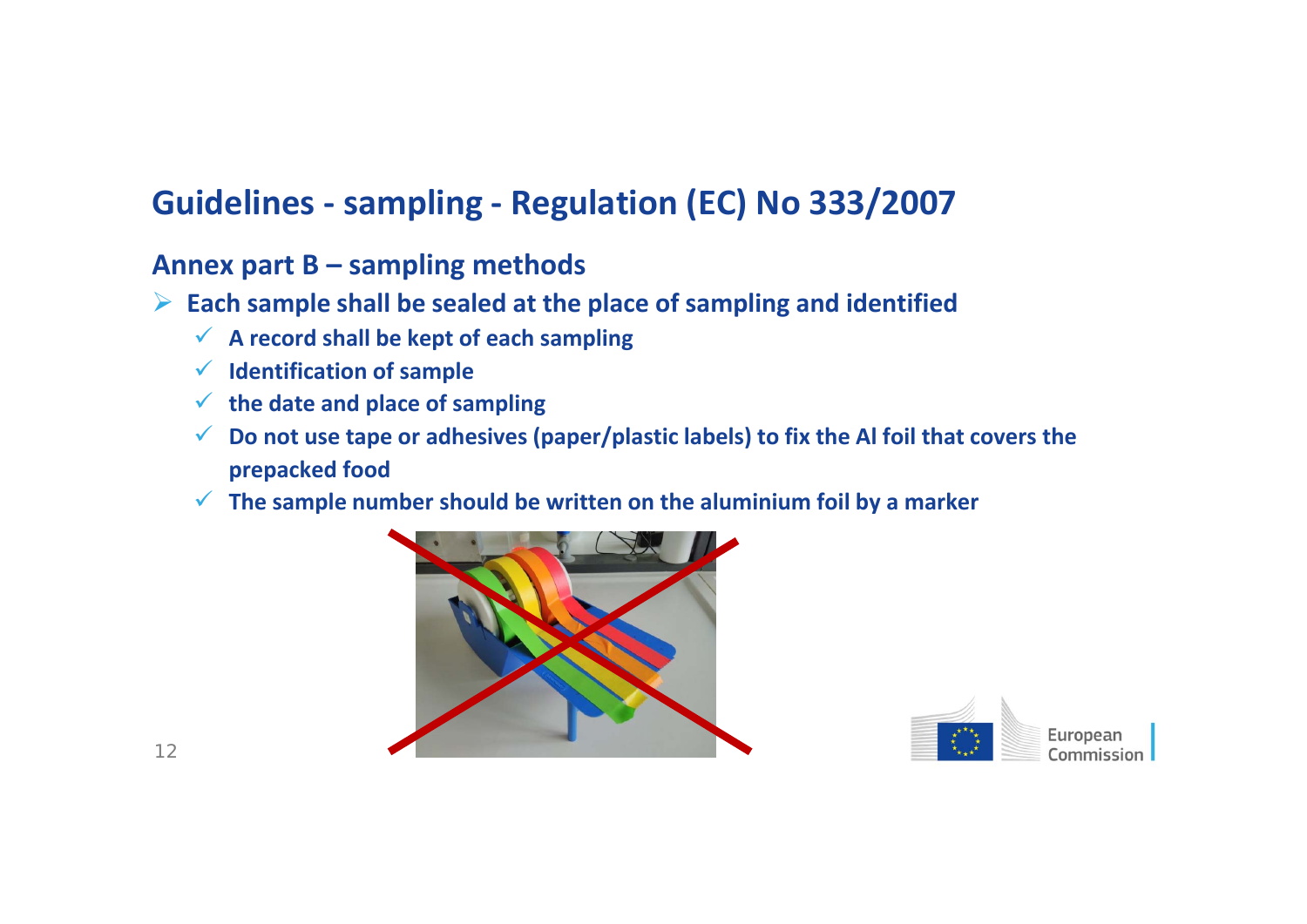- **Each sample shall be sealed at the place of sampling and identified.**
	- **If possible the following information of the food sample should be collected:**
		- **College Article number**
		- $\mathcal{L}_{\mathcal{A}}$ **European Article Number (EAN) code**
		- $\mathcal{L}_{\text{max}}$ **Batch or lot number**
		- **Country of origin, fill quantity of food**
		- **Amount of incremental samples**
		- **Total weight of aggregated food sample**
		- **Labels (physically or photocopy).**
		- $\mathcal{L}_{\mathcal{A}}$  **History of the food sample e.g. about possible contamination sources during food processing or contact with secondary packaging, transport boxes, jute bags, batching oils**

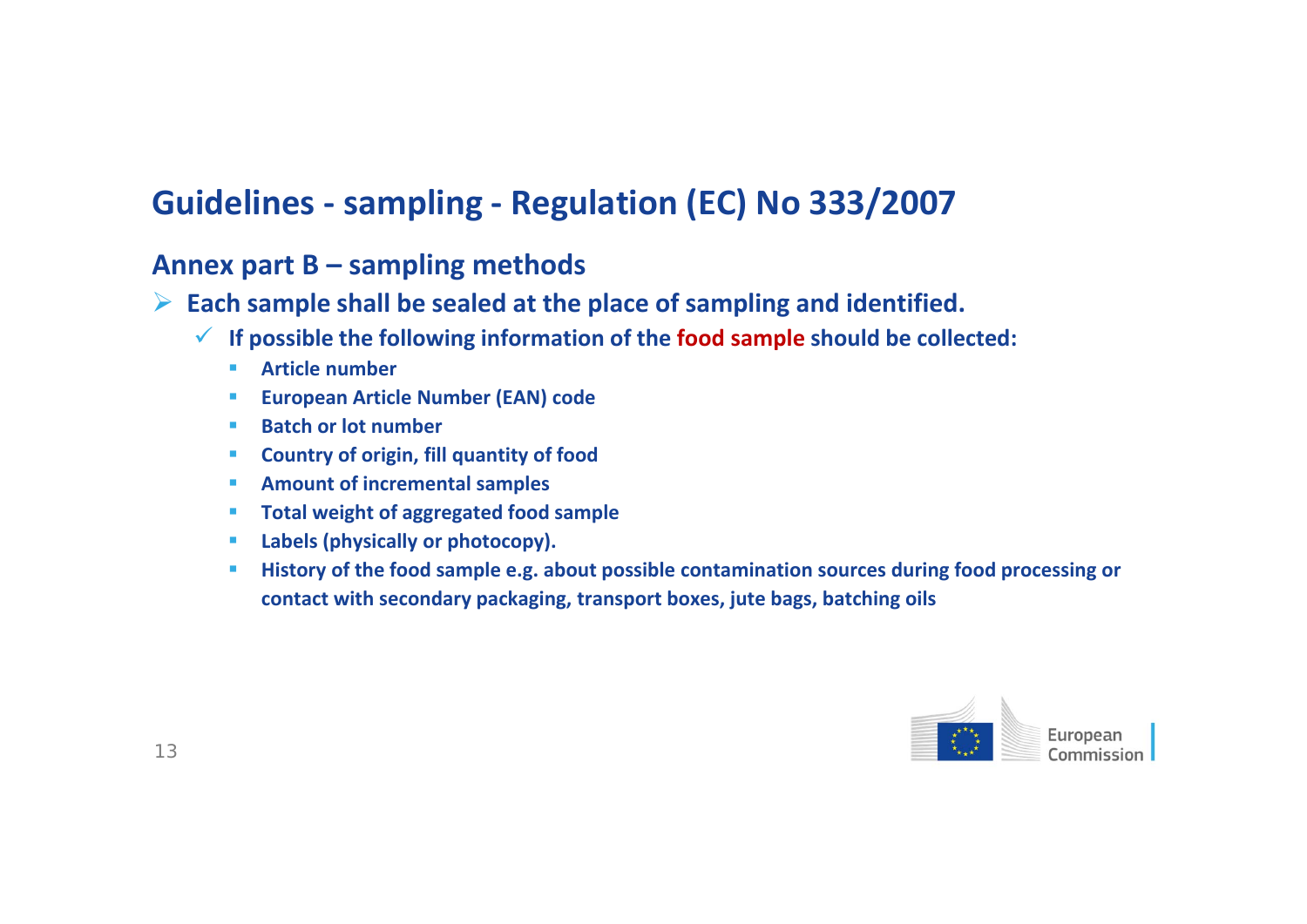- **Each sample shall be sealed at the place of sampling and identified**
	- **If possible the following information of the packaged food sample should be collected in addition:**
		- **Weight of packed food sample**
		- **Material of the packaging used (e.g. plastic, paper, virgin fibre, recycled paper)**
		- **Structure of the material of the packaging (e.g. multi‐layer material or inner bag incl. further information on the material of layers), presence of <sup>a</sup> barrier, assembled packaging material)**
		- **End of the shelf life or the best before date**
		- **History of the prepacked food sample e.g. about contact with secondary packaging, transport boxes, jute bags**

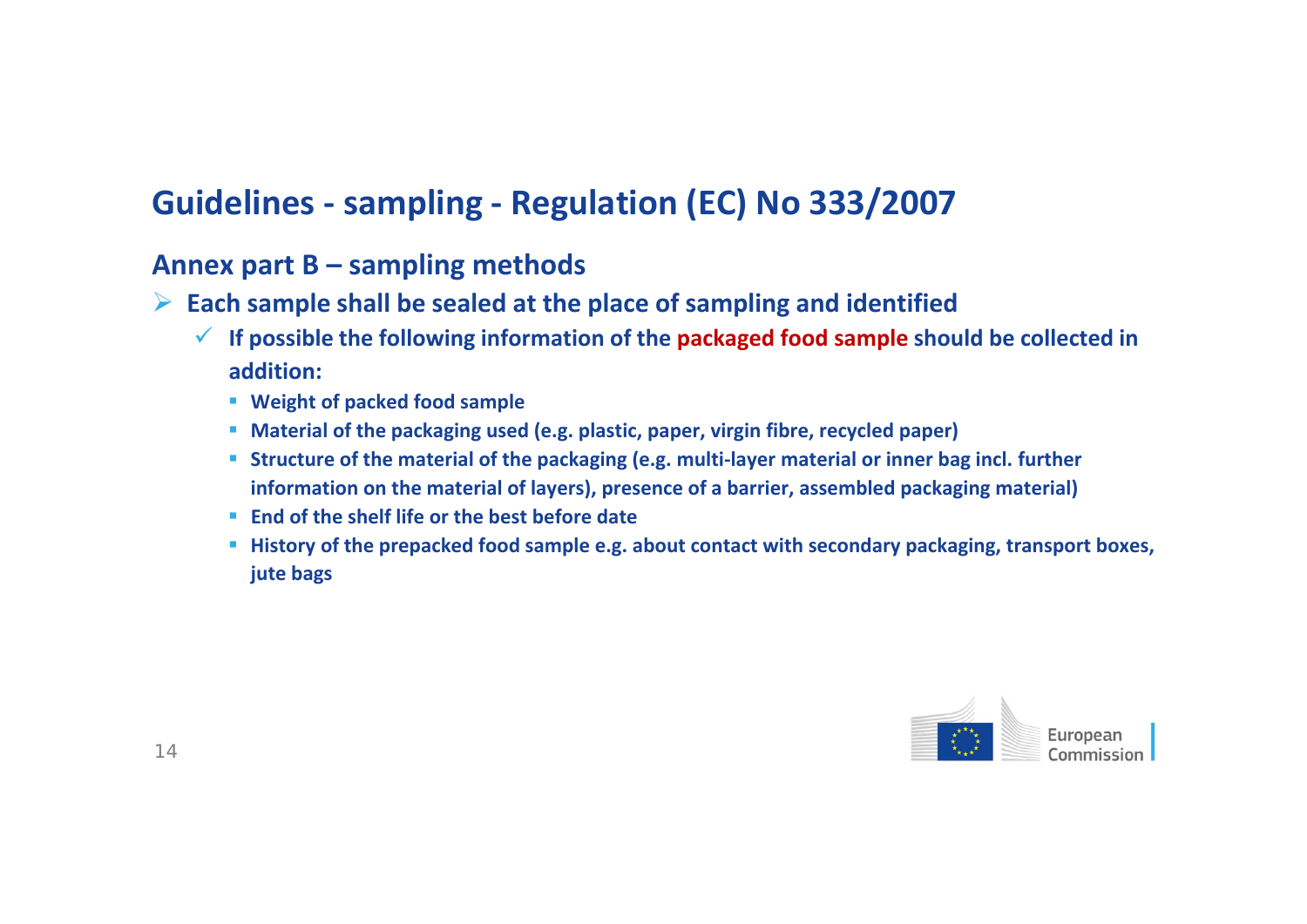### **Guidelines ‐ analysis**

- **Internal and verification standards**
- **Sample extraction procedures for different foods <sup>+</sup> FCMs**
	- **Animal and vegetable fats and oils: EN ISO 661/prEN16995**
	- **From recent literature**
- **Auxiliary methods:**
	- **★** MOSH: enrichment, elimination long chain n-C<sub>n</sub>
	- **MOAH: enrichment, epoxidation olefins**
	- **Fat removal by saponification (Moret et al.)**

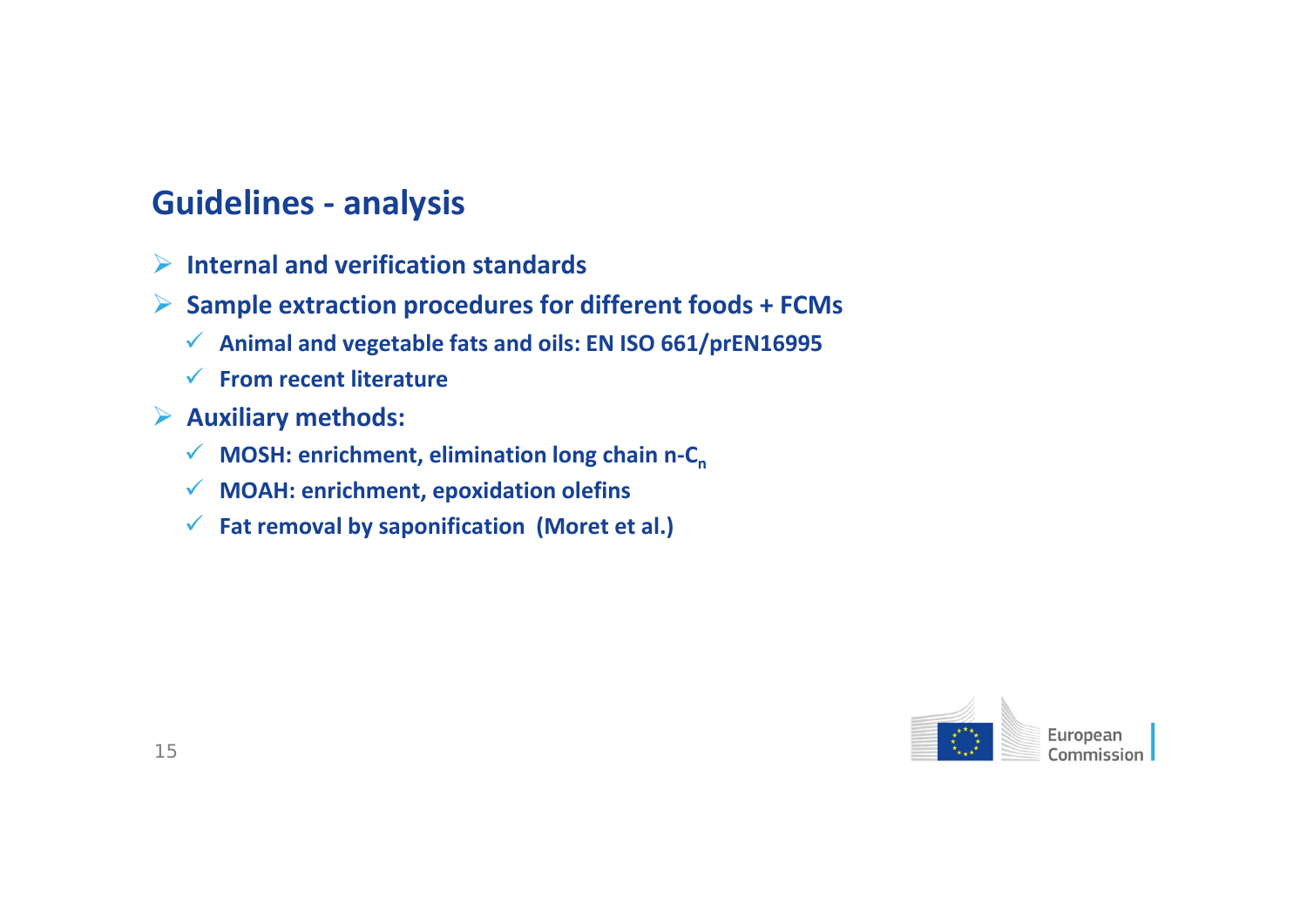### **Guidelines ‐ analysis**

**Analytical method**

- **Online LC‐GC‐FID method**
	- $\blacksquare$ **Biedermann and Grob. J Chrom A (2012) 1255, 56– 75**
	- **Contract Biedermann et al. J Chrom A (2017) accepted**
	- **Biedermann et al. J Consum Prot Food Saf (2017)**
- **Manual method**
	- $\mathcal{L}_{\mathcal{A}}$  **Messung von Mineralöl – Kohlenwasserstoffen in Lebensmitteln und Verpackungsmaterialien, BfR‐KLZH**
	- **Fiselier et al. J Chrom A, 1271 (2013) 192– 200**
- **Confirmation: 2D GC‐FID/MS**
	- $\blacksquare$ **Biedermann et al. J Chrom A (2015) 1375, 146–153**







European Commission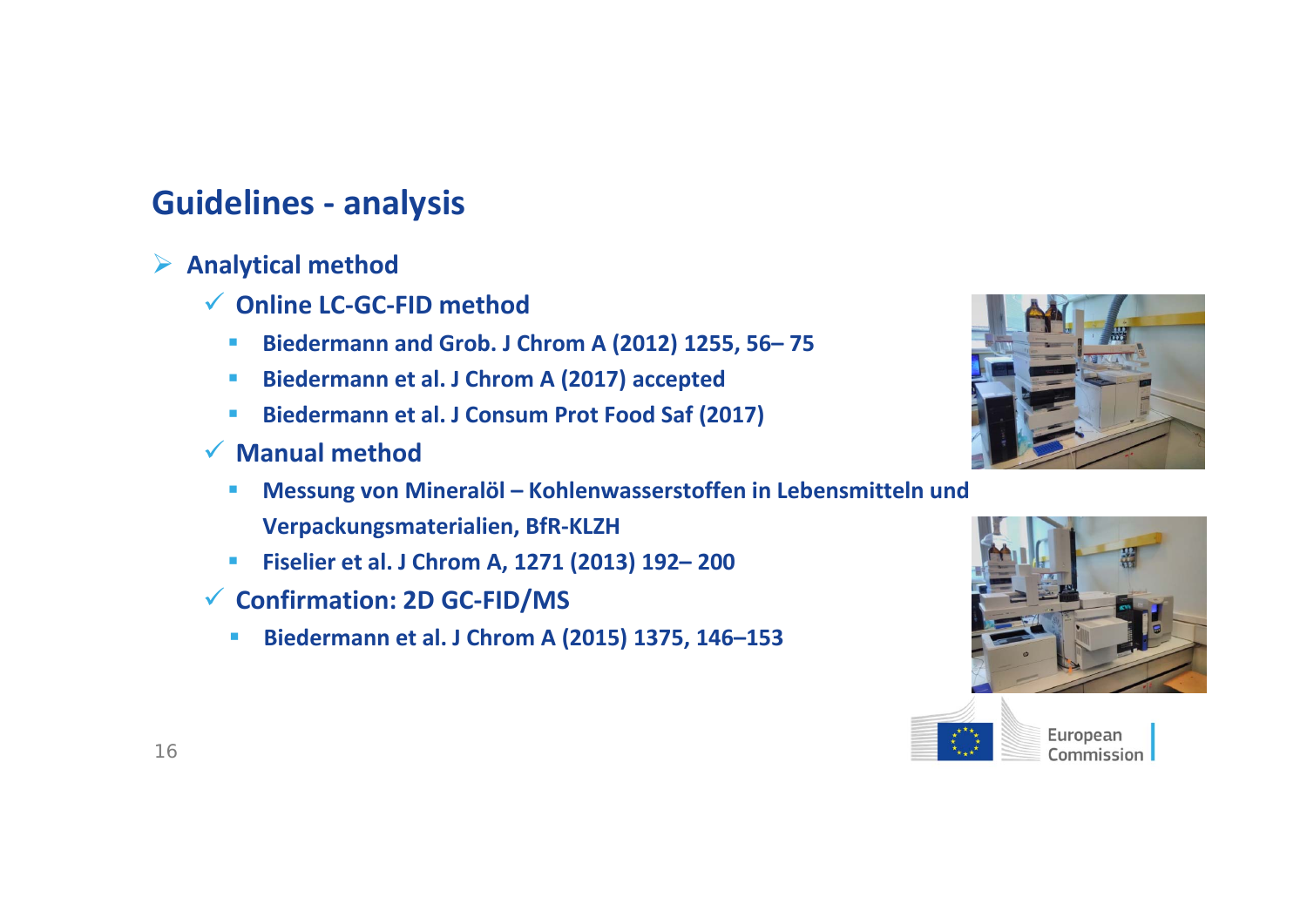### **Guidelines ‐ analysis**

- **Interpretation of chromatograms**
	- Ì. **Biedermann and Grob. J Chrom. A (2012) 1255, 76– 99**

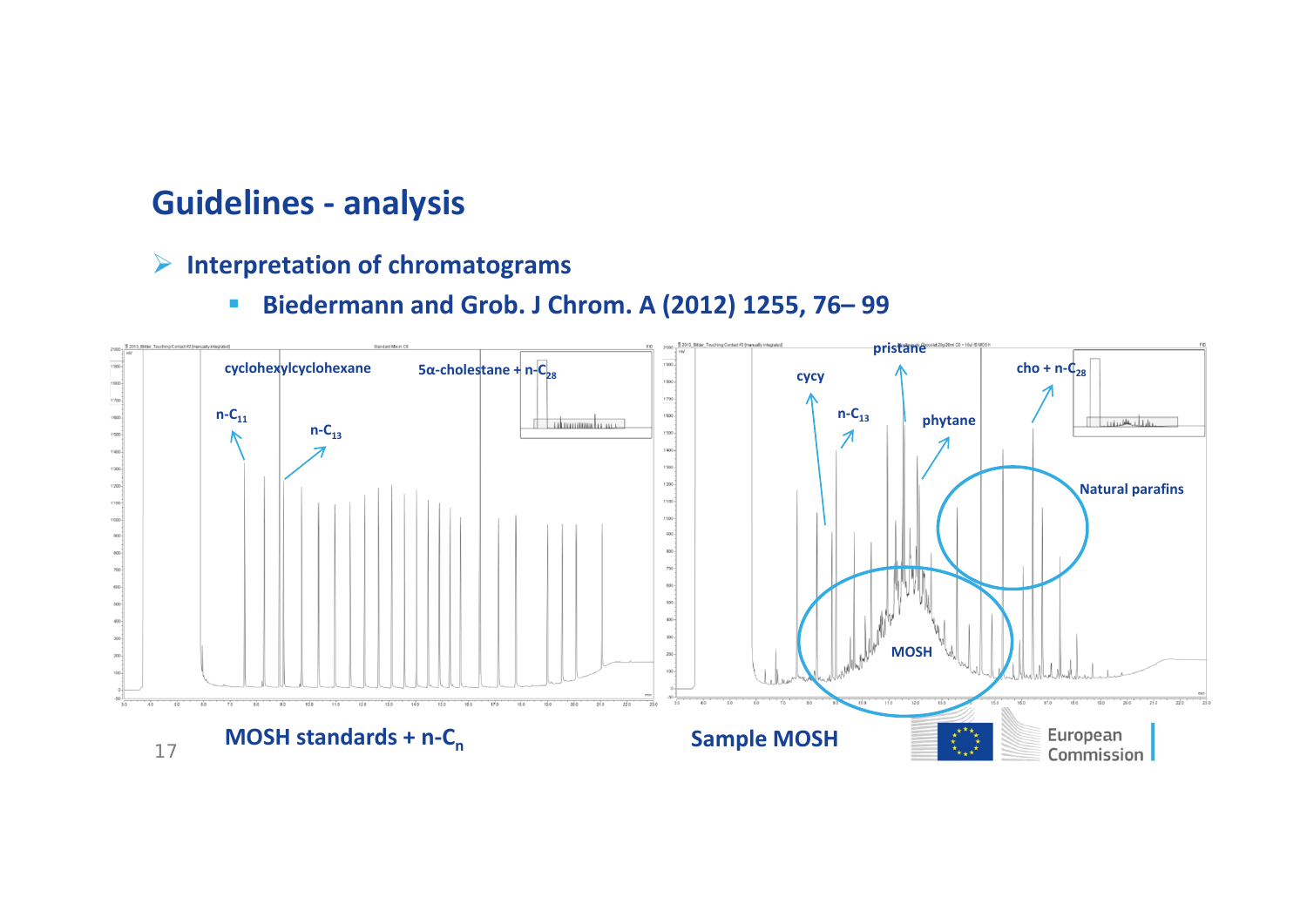### **Guidelines ‐ reporting**

- **Information about food <sup>+</sup> packaging material if relevant**
- **Place and date of sampling**
- **End of the shelf life**
- **Concentrations (whole mass; mg/kg) <sup>+</sup> expanded measurement uncertainty (U) (k=2):**
	- ◆ **MOSH: total,**  $C_{10}$ <sup>-</sup> $C_{16}$ ,  $C_{16}C_{20}$ ,  $C_{20}$ <sup>-</sup> $C_{25}$ ,  $C_{25}$ - $C_{35}$ ,  $C_{35}$ - $C_{40}$ ,  $C_{40}$ - $C_{50}$
	- **MOAH: total, C16‐C25, C25‐C35, C35‐C50**
- **Report presence of pristane, phytane, hopanes (MOSH) and diisopropyl naphthalenes (DIPN), dibenzothiophenes (MOAH), POSH, etc.**
- ▶ start, top and end of all the hump(s) in terms of GC retention of n-C<sub>n</sub>
- **Integrated HPLC‐GC‐FID chromatograms of MOSH and MOAH**
- **Sample preparation methods and deviations to prescribed**
- **Auxiliary methods used and deviations to prescribed**
- **Description of strategy to identify source(s)**
- **<sup>+</sup> EFSA parameters**